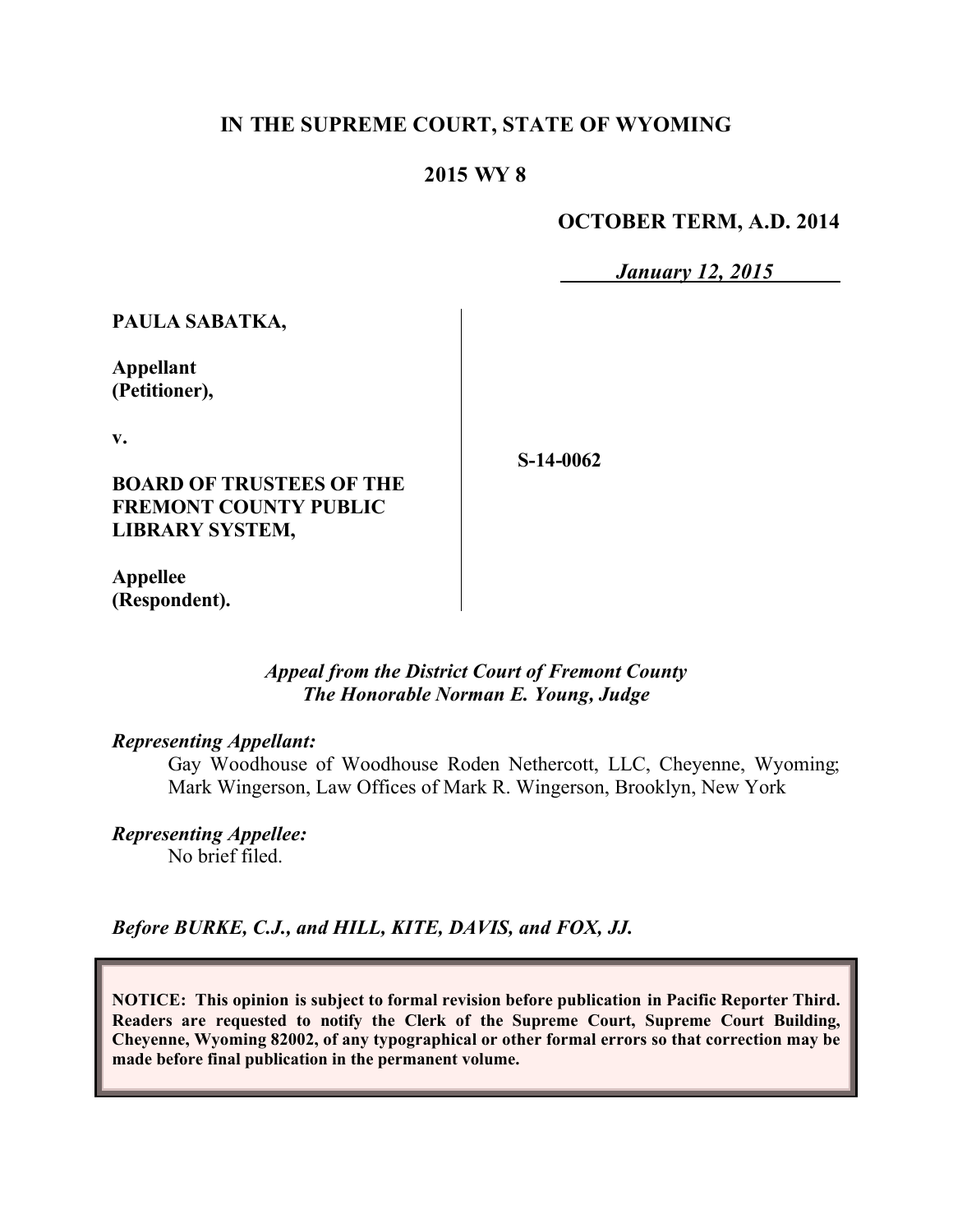# **DAVIS**, Justice.

[¶1] Appellant Paula Sabatka was the manager of the Dubois branch of the Fremont County Library System (FCLS). Believing that she was authorized to do so, she used an FCLS account to order books for the Dubois school system, which then repaid FCLS for them. Unfortunately, this good deed did not go unpunished. Based upon a misreading of Wyo. Stat. Ann. § 9-13-105 (LexisNexis 2013) by FCLS counsel, the FCLS executive director fired Appellant, believing that she had violated the statute and committed a misdemeanor by buying the books as she did. Appellant requested a grievance hearing, and the FCLS Board of Trustees (Board) upheld the executive director's action. Appellant filed a petition for review with the district court, which affirmed because Appellant's employment was at-will.

[¶2] While Appellant presents several issues on appeal, the inescapable and controlling verity is that her employment was at-will. We must affirm.

#### **ISSUE**

[¶3] The dispositive question in this matter is one that is controlled by Appellant's employment status; for that reason, we restate the decisive issue as follows:

> Must the decision to terminate Appellant, who was an at-will employee, be overturned because the basis for that decision was an erroneous belief that she violated a statute while working as the Dubois branch manager of FCLS?

# **FACTS**

[¶4] Appellant was the manager of the Dubois Branch of the FCLS for about six years. In the years leading up to her termination, the Dubois school system was beset by declining enrollments and reduced funding. For budgetary reasons, it eliminated some positions, including that of a part-time librarian who maintained the Dubois School District's (District) libraries.

[¶5] Needing help, the District negotiated with the FCLS in hopes that a Memorandum of Understanding (MOU) could be reached. It sought an agreement which would formally permit the staff of the FCLS branch to help the Dubois schools maintain their libraries, including acquiring additional books which would benefit students. Although an MOU was drafted, it was never executed.

[¶6] There may arguably have been an informal agreement allowing the FCLS to assist the District in acquiring books for its libraries. The District's superintendent, for instance, adamantly maintained that there was such an agreement because he and the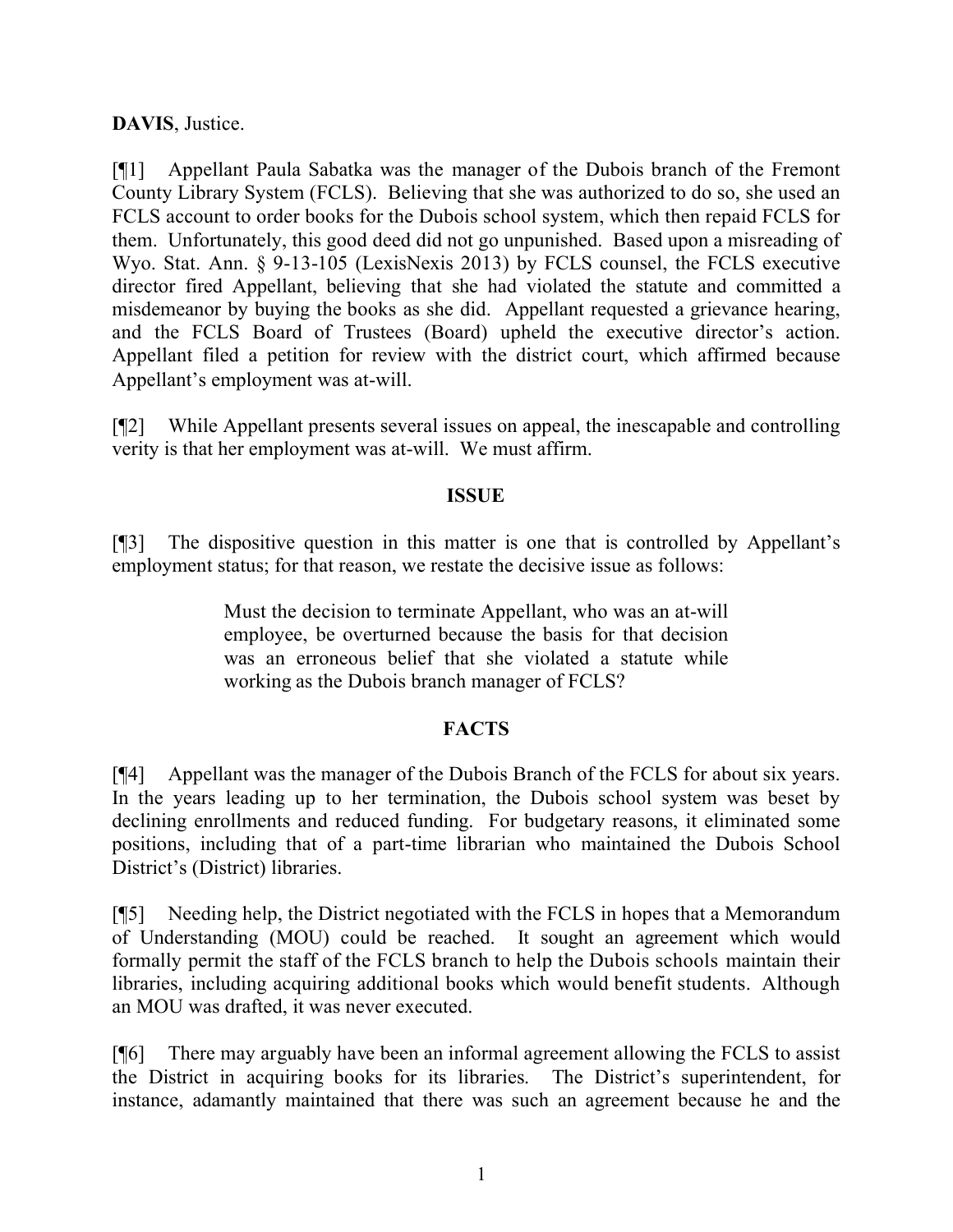FCLS executive director, Matt Nojonen, met face-to-face and shook hands on it. Based upon what she learned of the discussions between the FCLS executive director and District superintendent, Appellant also believed that she was authorized to buy books for the District. However, the executive director did not believe there was any such informal agreement between the FCLS and the District.

[¶7] In early November of 2012, Appellant, believing she was authorized to do so, utilized an FCLS account to place two orders for books for the District.<sup>1</sup> The total cost was \$544.00, which the District repaid to the FCLS. The District superintendent explained during the grievance hearing that "we made that very clear" that the District would reimburse FCLS for the books.

[¶8] On November 7, 2012, Appellant told the FCLS business manager about the book orders, explaining that the District would reimburse FCLS when she received the invoices and presented them to it. The business manager relayed this information to the FCLS executive director. Evidently suspecting wrongdoing, the executive director contacted a deputy in the office of the County and Prosecuting Attorney. The deputy county attorney advised him that Appellant had committed a crime under Wyo. Stat. Ann. § 9-13-105 when she purchased the books, and that he would therefore be justified in terminating her employment. $^{2}$ 

  $1$  The FCLS maintains an account with the State Library through which it purchases books from the company of Baker & Taylor. The District also has an account with the State Library which it uses to purchase books from the same company.

<sup>&</sup>lt;sup>2</sup> Wyo. Stat. Ann. § 9-13-105 provides that "[a] public official, public member or public employee shall not use public funds, time, personnel, facilities or equipment for his private benefit or that of another unless the use is authorized by law." A "public employee" means:

<sup>(</sup>A) The attorney general and the director of any department of the executive branch appointed by the governor under W.S. 9-2-1706, or the director of any legislative agency;

<sup>(</sup>B) The chief executive officer of any separate operating agency under W.S. 9-2-1704(d), except those listed in paragraphs  $(d)(vi)$  and  $(x)$  of that section;

<sup>(</sup>C) To the extent the incumbent in the position serves at the pleasure of persons listed in subparagraphs (A) and (B) of this section, administrators of department or agency divisions, and deputy directors of departments;

<sup>(</sup>D) Commissioners of the public service commission and members of the state board of equalization;

<sup>(</sup>E) Deputies and administrators of divisions within the offices of state elected officials under W.S. 9-2-1704(a). The positions, in the governor's office, of chief of staff, attorney for intergovernmental affairs and chief of policy are included within this subparagraph.

Wyo. Stat. Ann. § 9-13-102(a)(xii). A violation of this section is a misdemeanor, and provides "sufficient" cause for termination of a public employee's employment . . . ." Wyo. Stat. Ann. § 9-13-109(a) and (b).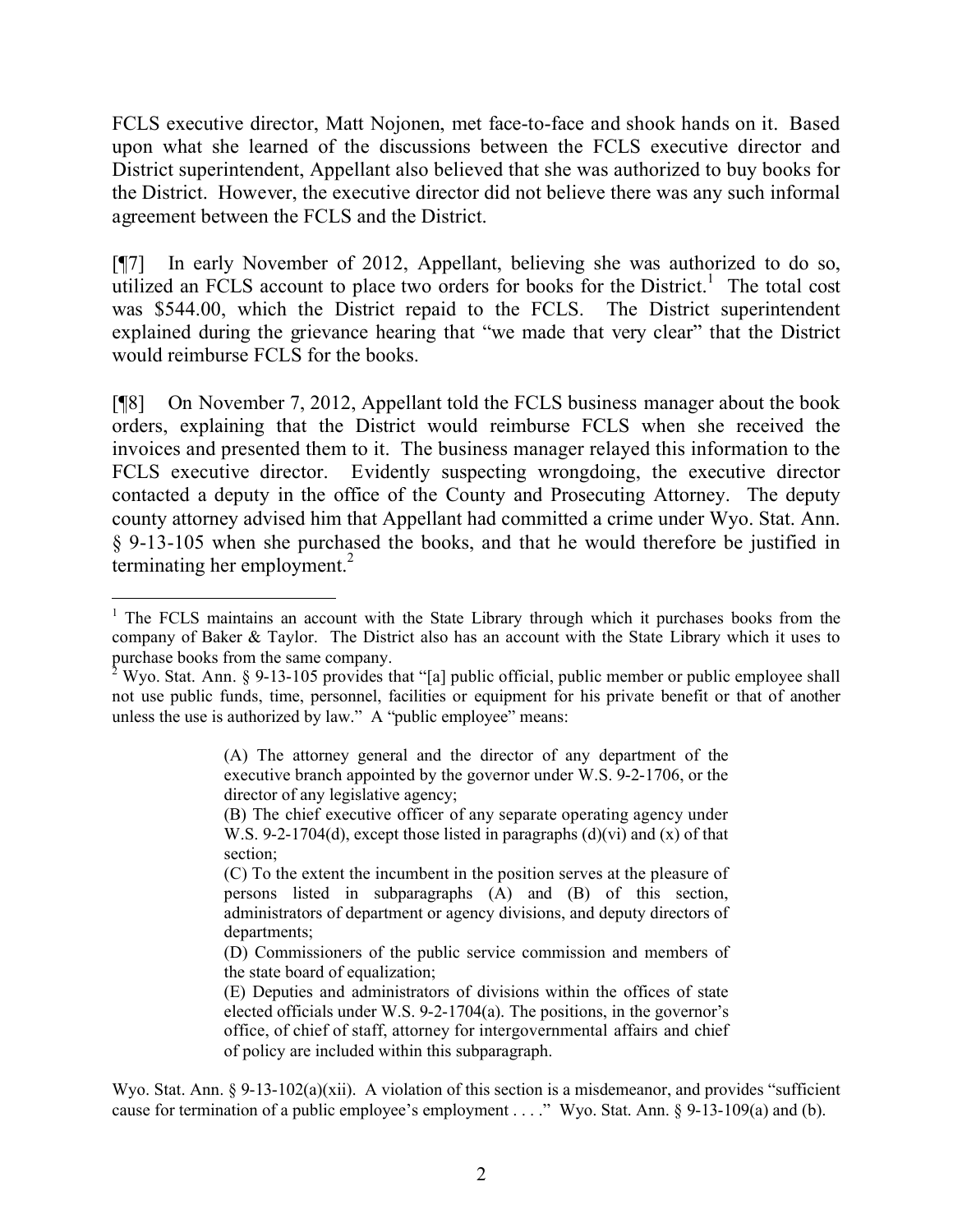[¶9] The next day, on November 8, 2012, the executive director traveled to Dubois and informed Appellant that she was terminated because she used FCLS funds to purchase books for the District. A letter of termination stated:

> You have used the library's account with Baker and Taylor to order materials for the Dubois school district. That action was unauthorized and is a violation of Wyoming Statute 9-13- 105.

> Your position as Branch Manager is terminated effective immediately.

Appellant requested a grievance hearing before the Board, as permitted by the grievance procedures set forth in the FCLS *Organizational & Personnel Policies* adopted February 7, 2007 and revised October 3, 2012 (FCLS *Policies*).

[¶10] The FCLS Board held a special meeting at which the grievance hearing was held in executive session at the Lander library. The Board engaged an "examiner" (who was an attorney) to conduct the hearing, and the parties were represented by "advocates" under this policy (in this case, the advocates were also attorneys). Evidence was presented in a fashion similar to that called for in contested cases by the Wyoming Administrative Procedures Act.<sup>3</sup>

[¶11] The Board upheld the termination based upon an erroneous belief that Appellant had in fact violated Wyo. Stat. Ann. § 9-13-105. Its order denied Appellant reinstatement as the FCLS manager of the Dubois Branch, concluding:

> 2. Having found that Mrs. Sabatka violated the provisions of Wyo. Stat. § 9-13-105, (1977) as amended, the Board concludes that Mrs. Sabatka, as a terminated employee filing a grievance pursuant to the Grievance Policy set out in the Fremont County Library System Organizational and Personnel Policies, adopted February 7, 2007 and Revised May 2, 2012 ("Policies") as well as the Grievance Procedure set out in the Fremont County Library System Library Procedures and Manager's Handbook, Revised 2011 ("Procedures"), had the burden of proof at the time of hearing

<sup>&</sup>lt;sup>3</sup> The Board's order noted that "[t]he hearing in executive session was conducted in accord with the Policies and Procedures of the FCLS, and further in accord with Wyoming Law including the Administrative Procedures Act, Wyo. Stat. §§ 16-3-101 and 107-112 . . . ."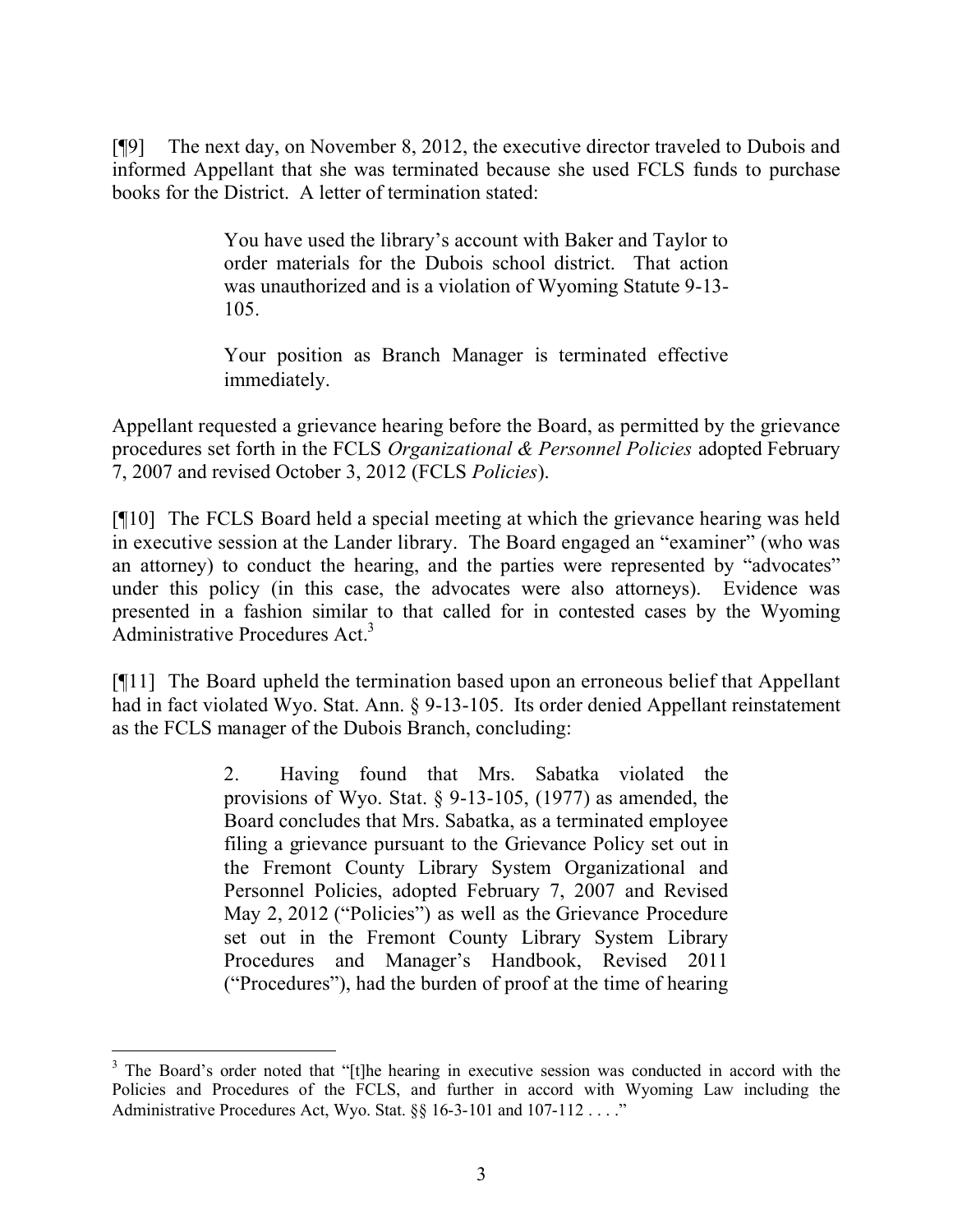to establish that Mr. Nojonen's decision to terminate her employment was not justified under the circumstances.  $\ldots$ <sup>[4]</sup>

. . . . .<br>. . . . . .

4. The Board concludes that Mrs. Sabatka was an "atwill" employee of the FCLS as the Policies contained a disclaimer to that effect at the top of page 2. As such Mr. Nojonen could have terminated Mrs. Sabatka at any time for any reason he found sufficient. By the same token Mrs. Sabatka could terminate her employment without notice if she saw fit. "In an at-will employment relationship, either the employer or the employee may terminate the relationship at any time, for any reason or for no reason at all." *Kuhl v. Wells Fargo Bank, N.A*., 2012 WY 85, 281 P.3d 716, 721 (Wyo. 2012)[.]

5. The Board concludes that neither the Grievance Policy nor Procedure for hearing such a grievance negates the effect of the disclaimer on page 2 of the Policies. . . . Thus the decision of Mr. Nojonen to terminate Mrs. Sabatka was in accord with her status as an "at-will" employee of the Library System absent some extenuating circumstance which is established by a preponderance of the evidence that termination was not justified.

6. The Board concludes as a matter of law that Mrs. Sabatka has failed to prove by a preponderance of the evidence that Mr. Nojonen's decision to terminate her was not justified. Mrs. Sabatka in purchasing the books for the school district clearly violated a state law Wyo. Stat. § 9-13- 105, (1977) as amended. The statute was adopted to protect the expenditure of the public monies by those entities to which it has been allocated.

The decision was therefore held to be justified not only because the Board believed Appellant had committed a crime, but also because she was an at-will employee.

[¶12] Appellant then sought review in the district court. At this stage of the proceedings, however, the Board—represented by the same deputy county attorney—

<sup>&</sup>lt;sup>4</sup> We do not necessarily agree that in a contested case the burden of proof should be so allocated, but we do not reach that issue for reasons explained below.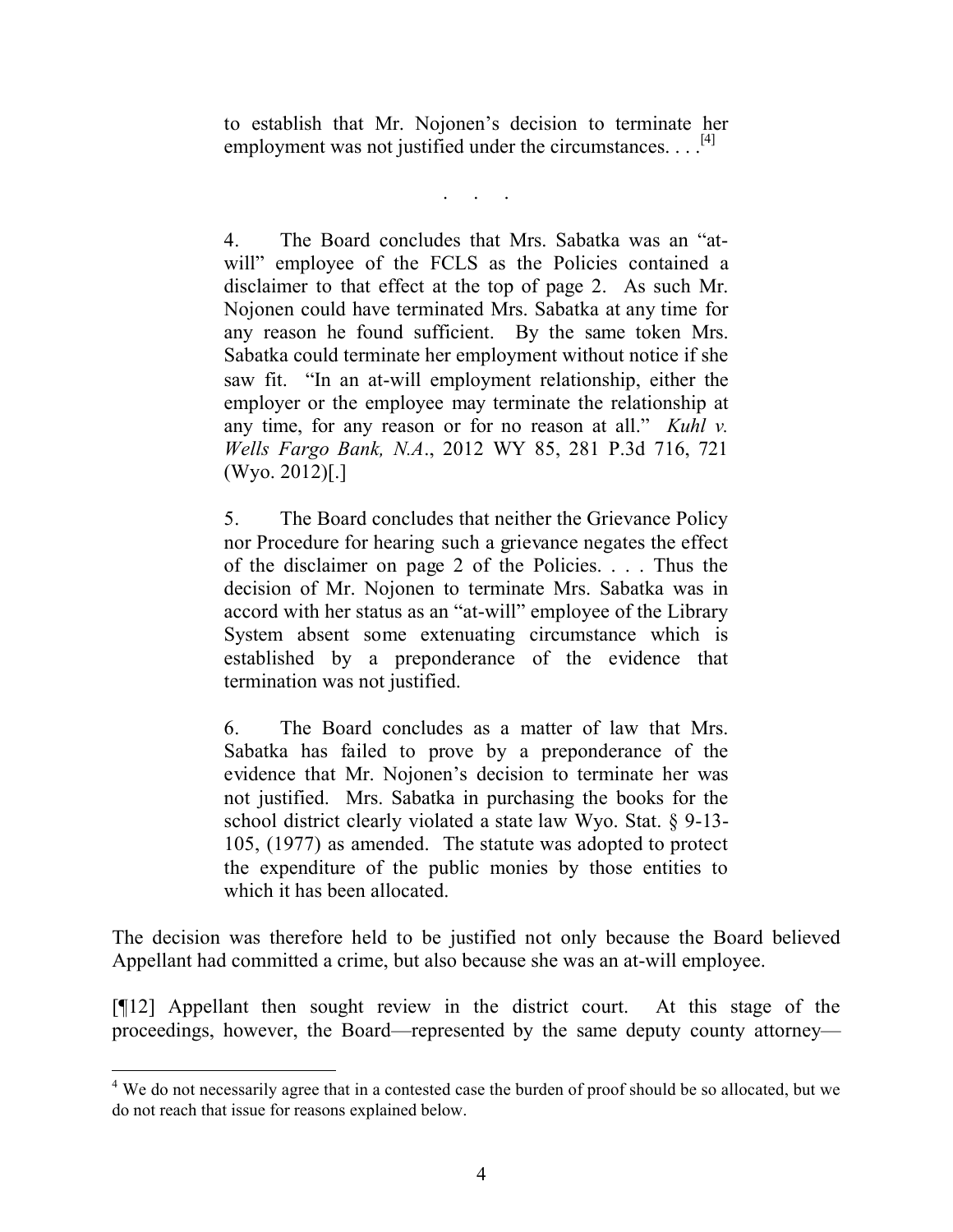completely changed its tune. In its briefing in the district court, the Board conceded that §§ 9-13-105 and 9-13-102 "clearly" did **not** apply to Appellant. This is so because Appellant did not receive a private benefit as required by § 105, and she does not fit the definition of "public employee" under § 102. The district court highlighted this concession, but nevertheless determined in its *Order Affirming Agency Action*

> that the incorrect statutory reference was indeed utilized in [Appellant's] termination notice and in the hearing. However, that does not change her position as an "at-will" employee who may be terminated ay any time with or without cause. The fact that the FCLS Policy Manual provides for a Grievance Procedure and that procedure was provided does not change her employment status. . . .

Appellant timely perfected this appeal.

### **STANDARD OF REVIEW**

[¶13] Our standard of review regarding agency action has been plainly set forth many times:

> We accord no deference to a district court decision reviewing an administrative agency order. Instead, we review the case as if it came directly from the administrative agency. Our review is governed by Wyo. Stat. Ann.  $\S$  16-3-114(c)...

> > (c) To the extent necessary to make a decision and when presented, the reviewing court shall decide all relevant questions of law, interpret constitutional and statutory provisions, and determine the meaning or applicability of the terms of an agency action. In making the following determinations, the court shall review the whole record or those parts of it cited by a party and due account shall be taken of the rule of prejudicial error. The reviewing court shall:

> > (i) Compel agency action unlawfully withheld or unreasonably delayed; and

> > (ii) Hold unlawful and set aside agency action, findings and conclusions found to be:

> > (A) Arbitrary, capricious, an abuse of discretion or otherwise not in accordance with law;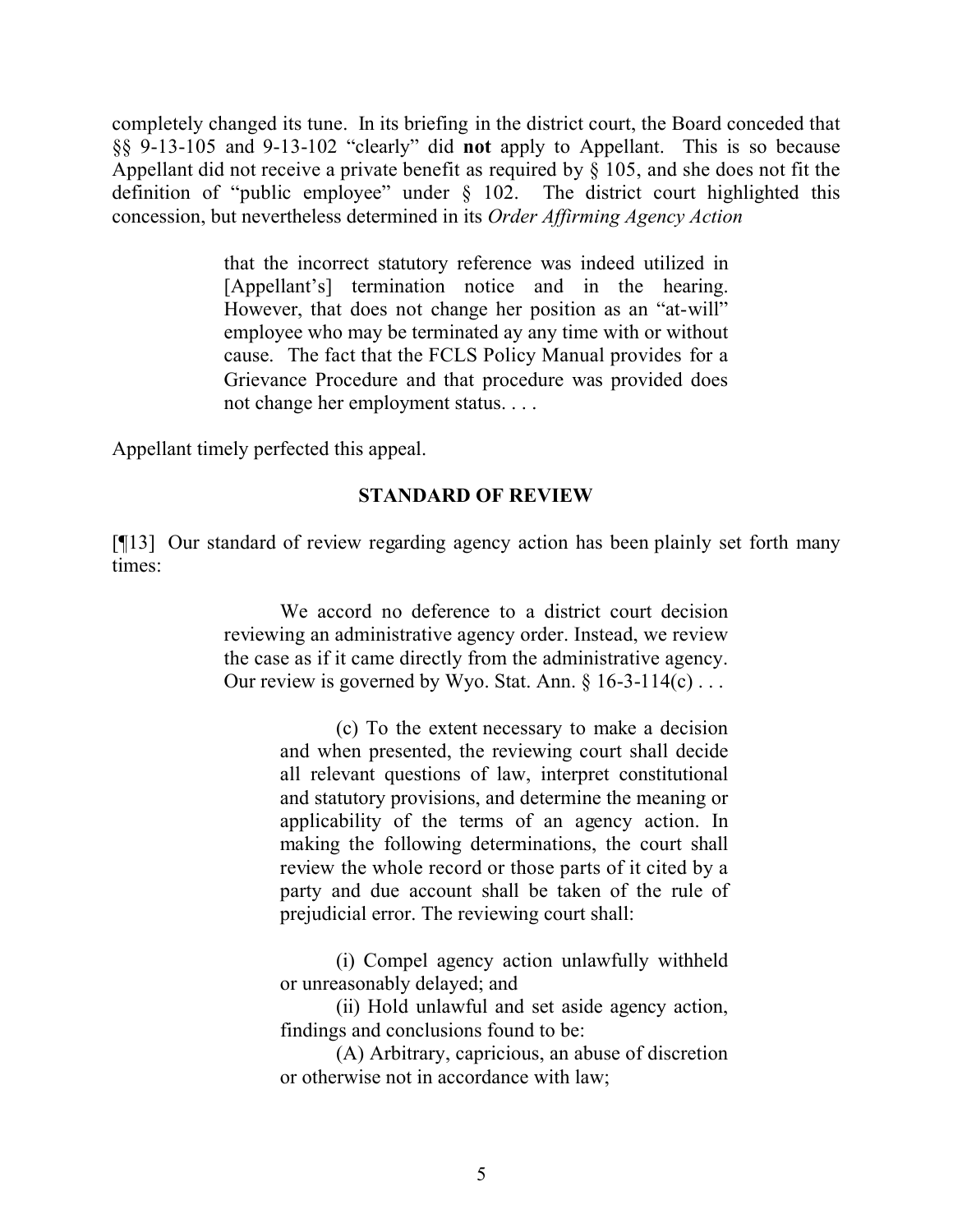(B) Contrary to constitutional right, power, privilege or immunity;

(C) In excess of statutory jurisdiction, authority or limitations or lacking statutory right;

(D) Without observance of procedure required by law; or

(E) Unsupported by substantial evidence in a case reviewed on the record of an agency hearing provided by statute.

Where both parties present evidence at an administrative hearing, we review the entire record to determine if the agency findings are supported by substantial evidence. Substantial evidence is relevant evidence that a reasonable mind might accept as adequate to support a conclusion. Phrased another way, findings of fact are supported by substantial evidence if, from the evidence preserved in the record, we can conclude a reasonable mind might accept the evidence as adequate to support the agency findings. We review the agency's conclusions of law *de novo*.

*Batten v. Wyoming Dep't of Transp. Drivers' License Div*., 2007 WY 173, ¶¶ 6-7, 170 P.3d 1236, 1239-40 (Wyo. 2007) (internal citations and quotation marks omitted).

### **DISCUSSION**

[¶14] Having carefully reviewed the entire record, we are convinced that the Board and district court correctly determined that Appellant was an at-will employee. The FCLS *Policies* contains several disclaimers explaining that Appellant's employment was at-will, including the following:

# **At-Will Employment Statement**

Your employment with the Fremont County Library System is a voluntary one and is subject to termination by you or the Fremont County Library System at will, with or without cause, and with or without notice, at any time. Nothing in these policies shall be interpreted to be in conflict with or eliminate or modify in any way the employment at-will status of Fremont County Library System employees.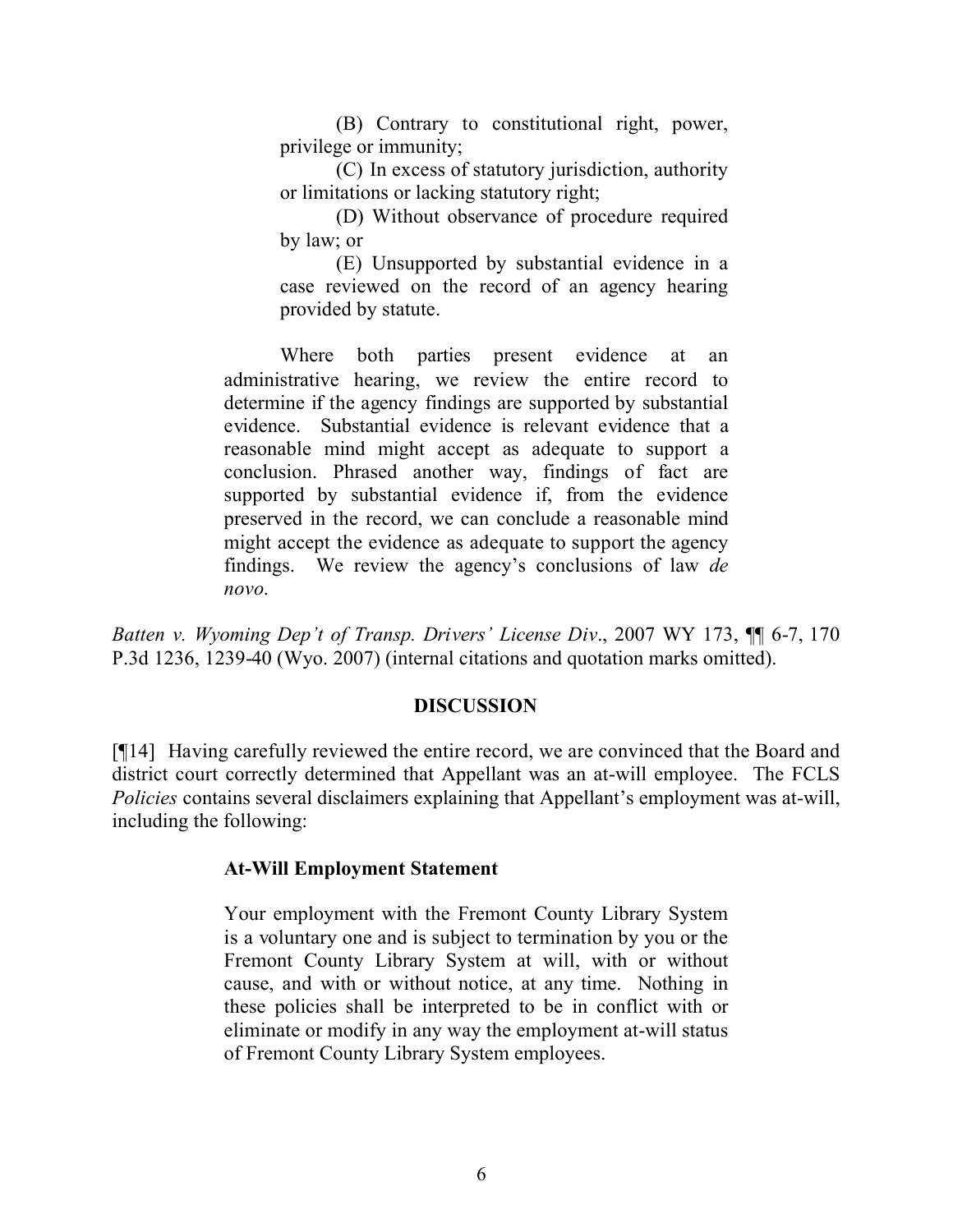The policy of employment at-will may not be modified by any officer or employee and shall not be modified in any publication or document. The only exception to this policy is a written employment agreement approved at the discretion of the Fremont County Library System Board of Directors.

Appellant did not have a written employment agreement approved by the Board, and she does not contend that there was any other basis to change her at-will status to that of an employee terminable for cause.

[¶15] Nevertheless, Appellant raises several arguments based upon the Board's *Order* and how the grievance hearing was conducted. She also claims the district court erred when it wrote that the Board found that she was terminated for taking an action she was not authorized to take. However, our review is limited because when employment is atwill, "either the employer or the employee may terminate the relationship at any time, for any reason or for no reason at all." *Finch v. Farmers Co-op. Oil Co. of Sheridan*, 2005 WY 41, ¶ 10, 109 P.3d 537, 541 (Wyo. 2005).

[¶16] We can succinctly dismiss Appellant's assertions based upon her employment status. She was an at-will employee who was provided a grievance hearing permitted by the FCLS policy. She was not an employee whose express or implied contract required cause for termination; if she had been, there would have been a property interest in continued employment and the fundamental requirements of due process notice and a meaningful opportunity to be heard would have to have been provided. *See Lucero v. Mathews*, 901 P.2d 1115, 1120 (Wyo. 1995). Because she had no such interest, she had no right to a contested case hearing, which is required only when "legal rights, duties or privileges of a party are required by law to be determined by an agency after an opportunity for hearing . . . ." Wyo. Stat. Ann. § 16-3-101(b)(ii) (LexisNexis 2013).

[¶17] The Board and the examiner conducted the grievance hearing as if it were hearing a contested case. The fact that she received a contested case-style hearing did not change Appellant's at-will employment to require cause for termination. The Board could have exercised its general authority to rehire Appellant regardless of how the grievance was heard, but it did not do so. The Board correctly concluded that Appellant was an at-will employee, and it therefore acted lawfully in declining to set aside her termination. *See e.g., Erwin v. State, Dep't of Family Servs.*, 2010 WY 117, ¶ 9, 237 P.3d 409, 412 (Wyo. 2010) (this Court may affirm a decision on any proper legal grounds supported by the record).

[¶18] Perhaps unfortunately in this case, "[t]he at-will employment rule offers no remedy to an employee who has been arbitrarily or improperly discharged and has suffered adverse effects on his or her economic and social status regardless of how